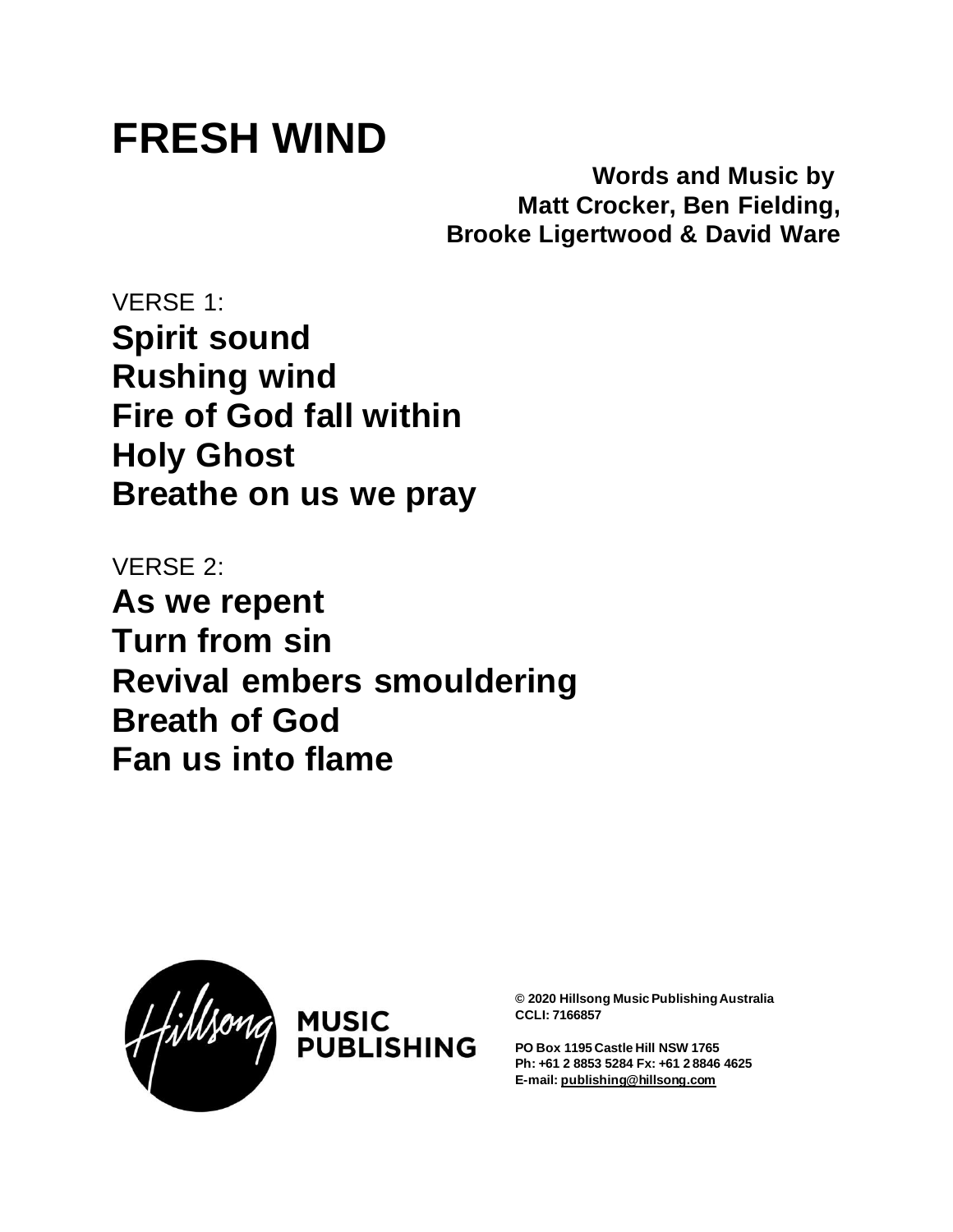## CHORUS:

**We need a fresh wind The fragrance of heaven Pour Your Spirit out Pour Your Spirit out**

VERSE 3: **For hearts that burn With holy fear Purified in faith and deed Refiner's fire Strengthen what remains**

VERSE 4: **So we the church Who bear Your light Lamp aflame City bright King and kingdom come Is what we pray**





**© 2020 Hillsong Music Publishing Australia CCLI: 7166857**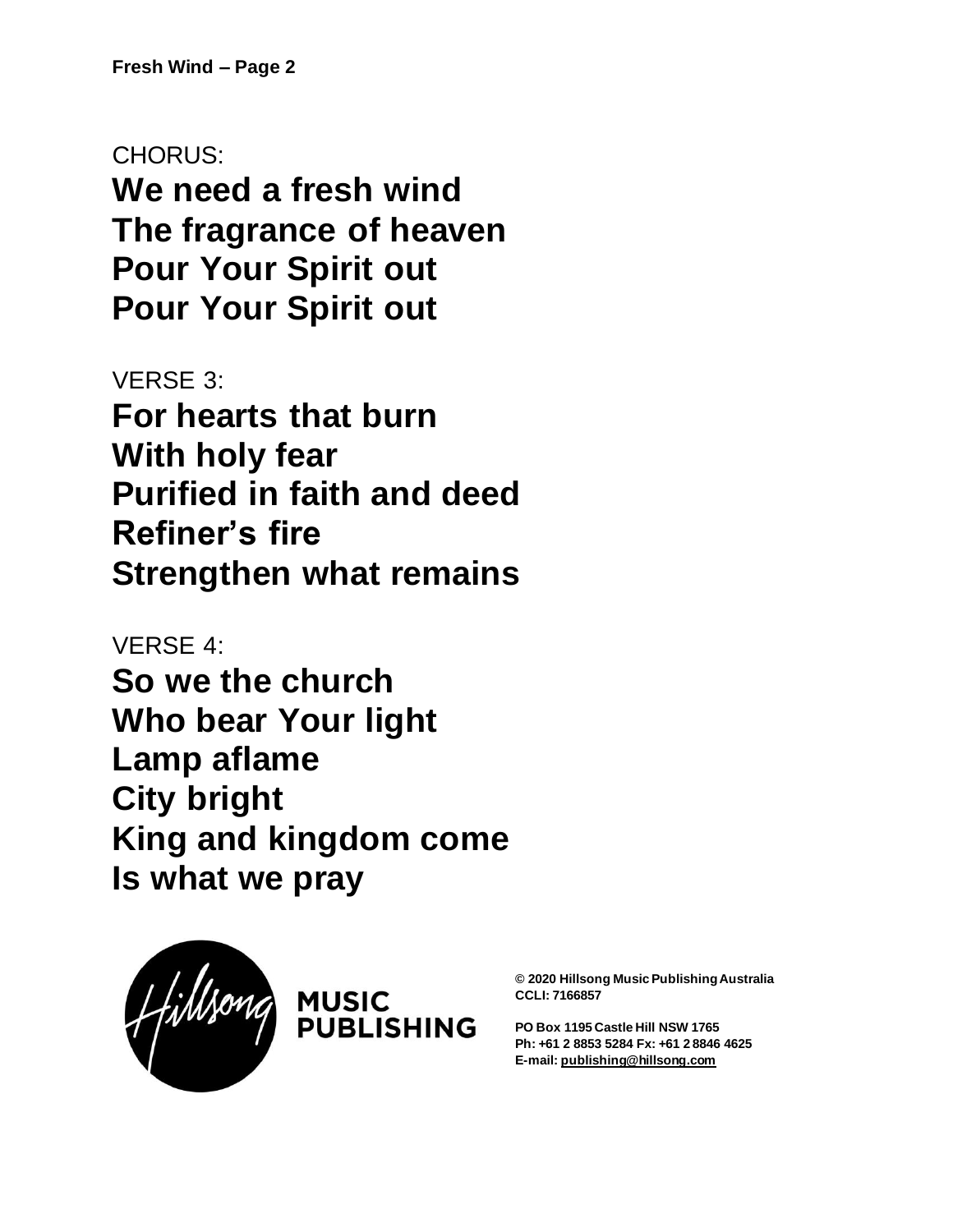CHORUS 2:

**We need a fresh wind The fragrance of heaven Pour Your Spirit out Pour Your Spirit out**

**A holy anointing The power of Your presence Pour Your Spirit out Pour Your Spirit out**

TAG: **Pour Your Spirit out Pour Your Spirit out Pour Your Spirit out Pour Your Spirit out**





**© 2020 Hillsong Music Publishing Australia CCLI: 7166857**